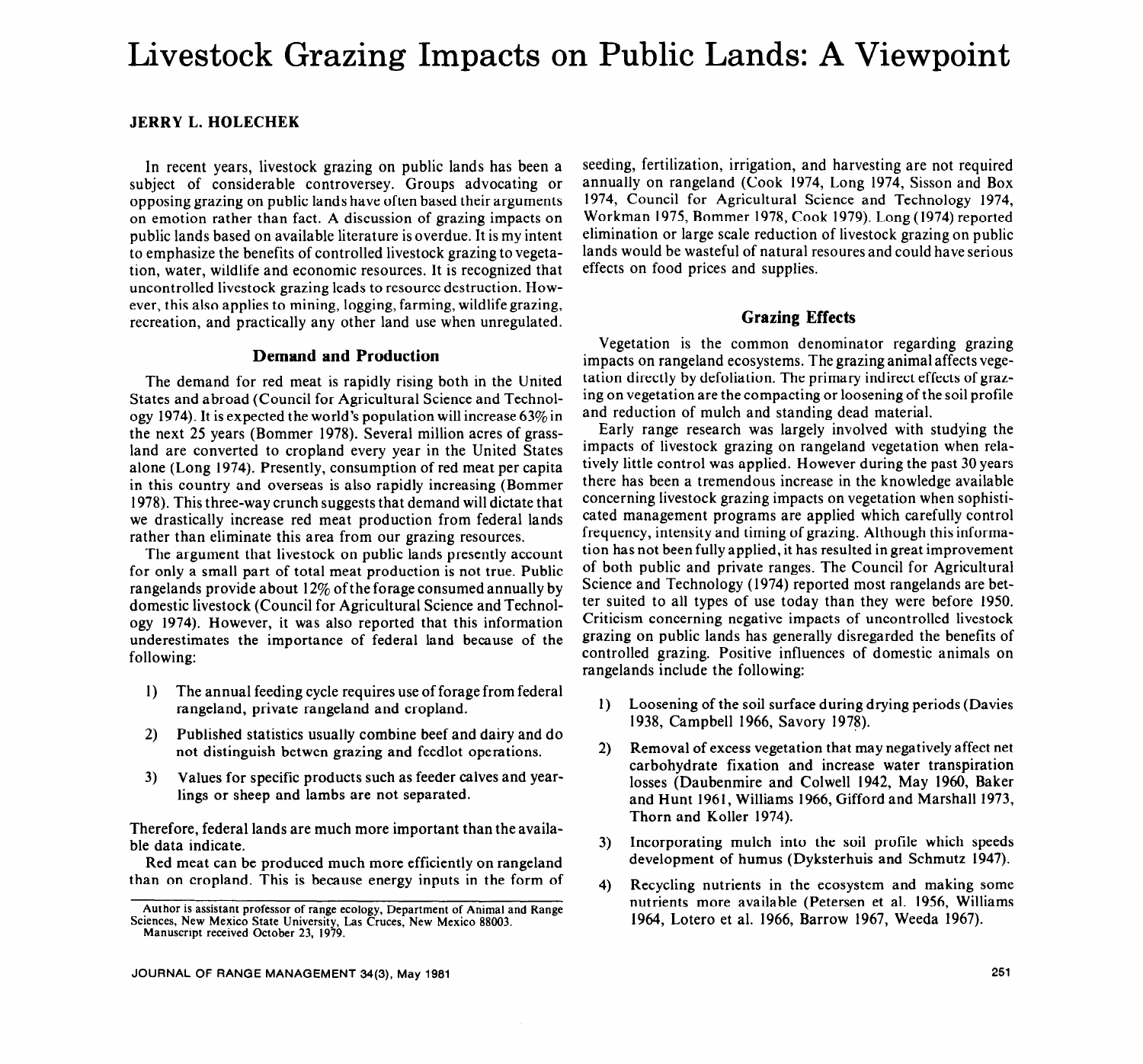- 5) Maintaining optimal leaf area index (May 1960, Jameson 1963b, Williams 1966, Brown and Blaser 1968, Ludlow and Wilson 1971, Vickery et al. 1971, Langer 1972, Robson 1973).
- 6) Trampling seed into the ground (Davies 1938, Tanganyika Agricultural Corporation 1961).
- 7) Reducing excess accumulations of standing dead vegetation and mulch that may chemically and physically inhibit new growth (Hopkins et al. 1948, Curtis and Partch 1950, Goodman 1953, Conrad 1954, Hopkins 1954, Hopkins 1956, Glendening and Pase 1964, Young and Hulett 1968).
- 8) Inoculating plant parts with saliva, which may stimulate plant regrowth (Vittoria and Rendina 1960, Reardon et al. 1974).
- 9) Reducing fire, insect, and rodent problems resulting from vegetation accumulation (Launchbaugh 1964, Smith and Doe11 1968, Todd and Kamm 1974).

Several studies are available showing that controlled grazing has resulted in vegetation enhancement. Some of the more recent studies include Hanson et al. (1970), Currie and Smith (1970), Valentine (1970), Kothmann et al. (1975), Martin and Ward (1976), Reardon and Merrill (1976), and Skovlin et al. (1976), Considerable research is also available showing that lightly or moderately grazed plants are more productive than those left ungrazed (Nelson 1934, Weaver and Rowland 1952, Garrison 1953, Trumble and Woodroffe 1954, Jameson 1963a, Lay 1965, Laude et al. 1968, Willard and McKell 1973, Tueller and Tower 1979, McNaughton 1979). These studies suggest that elimination of grazing on federal lands would be wasteful and detrimental to the vegetation resource.

## **Watershed Effects**

Uncontrolled livestock grazing has resulted in watershed destruction in certain areas. However, controlled grazing is not detrimental to water quality and may increase water quantity. Skovlin et al. ( 1976) reported that 15 years of moderate cattle grazing under a deferred rotation grazing system at the Starkey Experimental Range and Forest in northeastern Oregon resulted in improved watershed mulch and vegetation cover. Buckhouse et al. (1977) found no difference in surface erosion between properly grazed and ungrazed areas. Dunford (1949) and Aldon (1963) reported that controlled grazing resulted in watershed improvement rather than deterioration.

In recent years, studies have been conducted investigating livestock influences on coliform bacteria numbers in water derived from rangelands. Buckhouse et al. (1977) and Buckhouse and Gifford (1976) found cattle grazing had no influence on water coliform counts. Other investigations are available showing livestock grazing did not cause harmful levels of coliform bacteria (Kunkle 1970; Kunkle and Mieman 1967,1968: Stuart et al. 1971).

Controlled livestock grazing may be an effective tool for increasing water yields from public lands in certain locations. Studies are available showing greater water yields on grazed compared to ungrazed areas (Liacos 1962, Hanson et al. 1970, Lusby 1970). Data from these investigations showed that light or moderate grazing could be used to increased water yield without damage to soil or vegetation.

### **Wildlife Impacts**

In recent years there has been a growing interest in the impact of controlled livestock grazing on wildlife. The response of wildlife to livestock grazing has varied with the species in question and how \* Further livestock management programs by government agencies the grazing was conducted. It does appear that grazing is not often place indirect restrictions on how the rancher will use his detrimental and may actually be beneficial to many important labor resources during critical periods of the year. Most ranchers in wildlife species when carefully controlled. the Northwest and some ranchers in the Southwest share the same

Big game numbers on public rangelands have substantially allotments with other ranchers. This makes it difficult for a rancher

increased in the last 60 years (Council for Agricultural Science and Technology 1974, Wildlife Management Institute Staff 1978). Some of this increase can be attributed to controlled grazing and range improvement projects which have resulted in the landscape supporting many stages of ecosystem development (Council for Agricultural Science and Technology 1974, Wolfe 1978).

Livestock grazing impact on big game animals depends primarily upon the degree of overlap in diets between a given big game species and domestic herbivores. Moderate or light livestock grazing on rangelands has usually resulted in little competition with big game animals (Skovlin et al. 1963, McKean and Bartman 1971, Hansen and Reid 1975, Yoakum 1975, Miller and Krueger 1976, Currie et al. 1977, Stuth and Winward 1977). Livestock can be used as a tool to manipulate vegetation for big game animals. Jensen et al. (1972) reported that spring grazing of sheep on deer winter range was effective in providing more browse by retarding competition from herbaceous growth. Anderson and Scherzinger (1975) reported that light cattle grazing actually improved the palatability of forage for elk on winter ranges. Moderate cattle grazing in British Columbia made spring forage more attractive to deer by removing mature forage (Wilms et al. 1979).

Ground nesting birds are probably more severely affected by overgrazing than any other group of wildlife. It is well known and accepted that gallinaceous gamebirds are intolerant of heavy grazing during the nesting season. However, many of these same birds are dependent on shrubs, annual grasses and forbs associated with early successional stages for food (Yocum 1943, Edminster 1954, Schemnitz 1961, Hungerford 1962, Christensen 1970, Davis et al. 1975). Therefore controlled grazing has considerable value as a tool to provide a variety of habitats in different successional stages. In New Mexico, Campbell et al. (1973) believed that moderate grazing could be beneficial to scaled quail by providing more food choices of forbs and shrubs than ungrazed grasslands. In Texas the endangered Attwater prairie chicken concentrated on grazed pastures and avoided ungrazed pastures (Kessler and Dodd 1978). It was reported that livestock grazing maintains the structural characteristics of grasslands needed by the Attwater prairie chicken for escape, nesting and feeding. These findings were consistent with other investigators: who reported prairie chickens avoided thick, matted, ungrazed cover (Lehman 1941, Grange 1948). Evidence is available that moderate grazing of prairie potholes provides more suitable habitat for nesting ducks (Bennet 1938, Kaiser et al. 1979). At the Ladd Marsh and Summer Lake waterfowl management areas in Oregon, livestock grazing is being used to control vegetation and provide a mixture of plant communities needed by waterfowl.

#### **Economic Impacts**

Two arguments used by those opposed to livestock grazing on public lands are that livestock producers are subsidized by low grazing fees and that tax payers and other ranchers not using public land subsidize those ranchers using public lands by providing roads, fences, seedings, water systems, and other benefits. The first argument, that livestock producers are subsidized by low grazing fees, is only partially correct. Grazing fees on public lands are much lower than those on private lands. However, there are problems associated with grazing public land that are often overlooked. Most of these problems relate to management. On public lands the government agency dictates livestock management rather than the rancher. Grazing periods and stocking rates are based on the average time of range readiness and forage production rather than on forage availability and nutritive value during individual years. This often results in poor efficiency in the use of the forage resource. The rancher on public ranges has little flexibility in the type and class of animal that he may graze on a given range.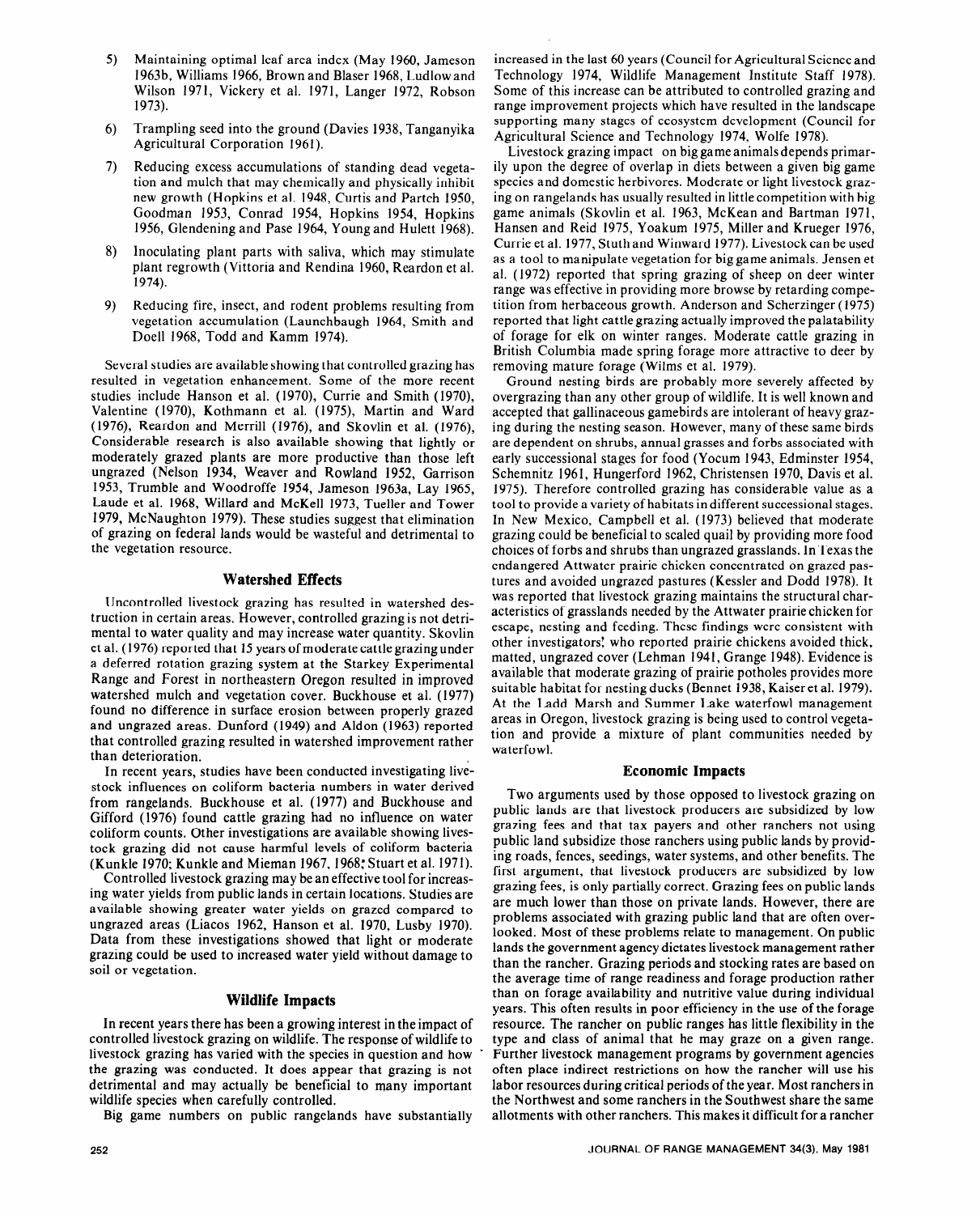to upgrade his herd with superior bulls. Supplementation and early weaning programs are virtually impossible on common allotments. The rancher grazing on a common allotment must depend on cooperation from other ranchers using the allotment in order to move cattle at the right time and insure fence maintenance. When these disadvantages are all added, grazing on public lands is not as lucrative as it may appear.

In regard to the tax payers' subsidization of range improvement projects, this is only partially correct. Fences, water developments, trails and other improvements on public rangeland often come out of the rancher's pocketbook. Range reseeding projects, in many cases, involve monetary and labor inputs by ranchers as well as government agencies. These improvements all indirectly increase the price of an animal unit month to the rancher using public land. Improvements such as water development often enhance wildlife habitat and sometimes aesthetic values.

The Council for Agricultural Science and Technology (1974) reported that in many areas of the West local ranchers are highly dependent on public rangeland in order to stay in business, because government agencies own practically all the land except for the rancher's base property. This is particularly true in the states of Oregon, Idaho, Nevada, Wyoming, Utah, Arizona, and New Mexico, where over 50% of the land is in public ownership. Many local economies in these states would be severely damaged if grazing was terminated on public lands. Taxes derived from ranchers using public lands have provided for needed roads, dams, schools, and other public works. These ranchers generate many jobs and much income for their activities in other segments of society. Also, they contribute a way of life and type of person that is important to American culture.

### **Conclusion**

**In** conclusion, it must be emphasized that forage is the primary crop produced by public rangelands in the western United States. Range forage is high in cellulosic material that cannot be used directly by humans. However, forage consuming animals such as cattle, sheep, and goats can be used to convert the large supplies of cellulosic material produced by rangelands into red meat, which can be used by man. Livestock grazing controlled by the use of scientific principles is compatible with other public rangeland resources, such as water and wildlife, and may be used for the enhancement of these resources. In the future, it is expected that grain for livestock feed and fossil fuels will be in short supply. This is coupled with the fact that the world's population is expected to double in the next 75 years while at the same time the land base for producing food is shrinking. Under these circumstances it seems essential that we rapidly develop our public lands so they will support larger numbers of livestock instead of eliminating livestock grazing from these lands.

#### **Literature Cited**

- **Aldon, Earl F. 1963.** Sediment production is affected by changes in ground cover under semiarid conditions on the Rio Puerco drainage in west central New Mexico. Trans. Amer. Geophys. Union. 44:872-873.
- **Anderson, E.W., and R.J. Scherzinger. 1975.** Improving quality of winter forage for elk by cattle grazing. J. Range Manage. 28:2-7.
- **Baker, J.N., and O.J. Hunt. 1961.** Effects of clipping treatments and clonal differences on water requirements of grasses. J. Range Manage. 14:214- 219.
- **Barrow, N.J. 1967.** Some aspects of the effects of grazing on the nutrition of pastures. J. Aust. Inst. Sci. 33:254-262.
- **Bennet, Logan J. 1938.** The Blue-winged Teal. Collegiate Press, Ames, Iowa. 160 p.
- **Bommer, Dieter. 1978.** Rangeland resources and world food needs. Sot. Range Manage. Proc. 1st Internat. Rangeland Congr. 1:4-8.
- **Branson, F.A. 1953.** Two new factors affecting resistance of grasses to grazing. J. Range Manage. 6:165-171.
- **Brown, R.H., Andrew Brown, Brown, R.H., and R.H.**<br>**B.H., B.H., B.H., Blasser. 1968.** Leaf area index in pasture growth. 1994, A.H., 881 A.<br>Umrli A.J. 30:1-0. **Bucho, ASU, Jo. 1-7.**<br>**Buckhouse, J. G. L. Gifford. 1976.** and Gerald F. Gifford. International implications
- tions of cattle grazing on a semiarid watershed in southeastern Utah. J. tions of cattle grazing on a semiarid watershed in southeastern Utah. J.<br>Range Manage. 29:109-113.
- **Buckhouse, J.C., R.W. Knight, and J.M. Skovlin. 1977.** Some erosional and water quality responses to selected animal grazing in northeastern Oregon. Proc. Oreg. Acad. Sci. 15:13-22.
- **Campbell, A.G. 1966.** Effects of treading by dairy cows on pasture production and botanical structure, on a Te Kowhai soil. N.Z. J. Agr. Res. 9:1009-1024.
- **Campbell, Howard, D.K. Martin, and P.E. Ferkovich. 1973.** Effects of hunting and some other environmental factors on scaled quail in New Mexico. Wildlife Manage. No. 34.
- **Christensen, D.C. 1970.** The chukar partridge: Its introduction, life, history, and management. Nevada Dep. Fish and Game Biologic Bull. 4.
- **Clawson, M. 1967.** The Federal Lands since 1956: Recent Trends in Use and Management. Johns Hopkins Press, Baltimore, Md. 113 p.
- **Conrad, E.C. 1954.** Effect of time of cutting on yield and botanical composition of prairie hay in southeastern Nebraska. J. Range Manage. 7: 18 l-182.
- **Cook, C. Wayne 1971.** Why not say it the way it is? J. Range Manage. 24:320-321.
- **Cook, C. Wayne. 1979.** Meat production potential on rangelands. J. Soil and Water Conserv. 34:168-171.
- **Council for Agricultural Science and Technology. 1974.** Livestock grazing on federal lands in the 11 western states. J. Range Manage. 27: 174-181.
- Currie, **Pat O., and Dwight R. Smith. 1970.** Response of seeded ranges to different grazing intensities. U.S. Dep. Agr. Prod. Res. Dep. 112. 41 p.
- **Curtis, John T., and Max L. Partch. 1950.** Some factors affecting flower production in *Andropogon gerardi.* Ecology 31:488-489.
- **Daubenmire, R.F., and W.B. Colwell. 1942.** Some edaphic changes due to overgrazing in the Agropyron-Poa prairie of Southeastern Washington. Biology 23:32-40.
- **Davies, W. 1938.** Vegetation of grass verges and other exclusively trodden habitats. J. Ecol. 26:38-49.
- **Davis, Charles A., Robert C. Barkley, and Walter Hausament. 1975.**  Scaled quail foods in southeastern New Mexico. J. Wildl. Manage. 39:496-592.
- **Dunford, E.G. 1949.** Relation of grazing to runoff and erosion on bunchgrass ranges. U.S. Forest Forest Serv. Rocky Mtn. Forest and Range Exp. Sta. Res. Note 7. 2p.
- **Dyksterhuis, E.J., and E.M. Schmutz. 1947.** Natural mulches of "1itter"of grasslands: with kinds and amounts on a southern prairie. Ecology 28: 163-179.
- **Edminster, F.C. 1954.** American Game Birds of Field and Forest. Charles Scribner's and Sons Publ. New York. 320 p.
- **Garrison, George A. 1953.** Effects of clipping on some shrubs. J. Range Manage. 6:309-3 17.
- **Gifford, R.M., and C. Marshall. 1973.** Photosynthesis and assimilate distribution in *Lolium mulriflorum* Lam following differential tiller defoliation. Aust. J. Biol. Sci. 26:517-526.
- **Glendening, George E., and C.P. Pase. 1964.** Effect of litter treatment on germination of species found under manzanita *(Arctostaphylos).* J. Range Manage. 17:265-266.
- **Goodman, Robert N. 1953.** Influence of organic mulches on reaction and exchangeable calcium content of soil. Soil Sci. 75:459-466.
- **Grange, W.B. 1948.** Wisconsin grouse problems. Wisconsin Conserv. Dep. and Pub. No. 338. 318 p.
- **Hanson, C.L., A.R. Kuhlmon, C.J. Erickson, and J.K. Lewis. 1970.** Grazing effects on runoff and vegetation on western South Dakota rangeland. J. Range Manage. 23:418-420.
- **Hopkins, Harold, F.W. Alhertson, and Andrew Riegel. 1948.** Some effects of burning upon a prairie in west-central Kansas. Kansas Acad. Sci. Trans. 51:131-141.
- **Hopkins, Harold. 1956.** Effects of mulch on yield and cover in mixed prairie. Kansas Acad. Sci. Trans. 59:71-75.
- **Hopkins, Harold. 1954.** Effects of mulch upon certain factors of the grassland environment. J. Range Manage. 7:255-258.
- **Hungerford, C.R. 1962.** Adaptations shown in selection of food by Gambel quail. Condor 64:213-219.
- **Hyder, D.N. 1972.** Defoliation in relation to vegetative growth, p. 304-3 17. In: V.B. Younger, and C.M. McKell (ed.), Biology and Utilization of Grasses. Academic Press, New York. **Jameson, D.A. 1963a.** Evaluation of responses of individual plants to
- $\mu$ grazing. U.S. Dep. Agr. Misc. Pub. 940: 109-116. **Jameson, D.A. 1963b.** Responses of individual plants to harvesting. Bot.
- нкэчн, *р.*д. 17<br>D.g. 20.633-604 **Jensen, C.H., A.D. Smith, and G.W. Scatter. 1972.** Guidelines for grazing
- sheep on rangelands used by big game in winter. J. Range Manage. sheep on rangelands used by big game in winter. J. Range Manage.<br>25:346-352.